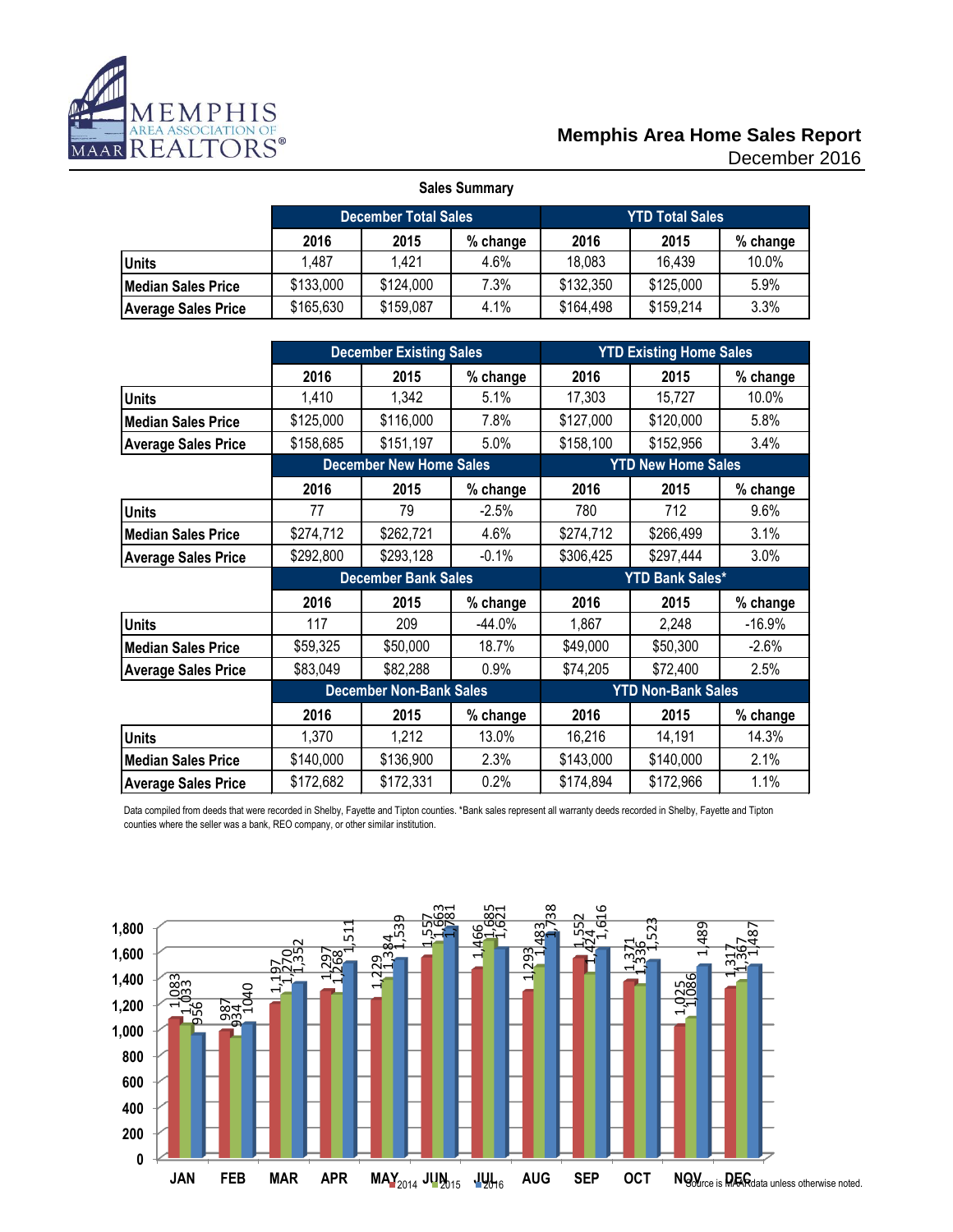

### **Memphis Area Home Sales Report**

December 2016

| Active Listings (as of 12-15-16) |       |                 |  |
|----------------------------------|-------|-----------------|--|
|                                  | Units | Ave. List Price |  |
| <b>Single Family</b>             | 4,464 | \$248,444       |  |
| Condo/Co-op                      | 175   | \$190,156       |  |
| <b>Duplex</b>                    | 76    | \$95,374        |  |
| <b>Market Total</b>              | 4,715 | \$243,813       |  |

**Active Listings, Pending Sales and Foreclosure Action Summary**

| gs (as of 12-15-16) |                 |                      | Pending Sales (as of 12-15-16) |                 |
|---------------------|-----------------|----------------------|--------------------------------|-----------------|
| Units               | Ave. List Price |                      | <b>Units</b>                   | Ave. List Price |
| 4,464               | \$248,444       | <b>Single Family</b> | 1,493                          | \$169,610       |
| 175                 | \$190,156       | Condo/Co-op          | 76                             | \$247,241       |
| 76                  | \$95,374        | <b>Duplex</b>        |                                | \$80,912        |
| 4,715               | \$243,813       | <b>Market Total</b>  | 1,578                          | \$172,982       |

|       |      | <b>December Foreclosure Actions</b> |           | 'YTD Foreclosure Actions <sub>'</sub> |       |          |  |
|-------|------|-------------------------------------|-----------|---------------------------------------|-------|----------|--|
|       | 2016 | 2015                                | % change  | 2016                                  | 2015  | % change |  |
| Total | 177  | 264                                 | $-33.0\%$ | 2,205                                 | 3.174 | $-30.5%$ |  |

Compiled from trustee deeds recorded in Shelby, Fayette and Tipton counties.



## Inventory

| <b>Jan-15</b> | 5,786 | Jan-16        | 5,377 |
|---------------|-------|---------------|-------|
| Feb-15        | 5,948 | Feb-16        | 5,474 |
| <b>Mar-15</b> | 5,847 | Mar-16        | 5,564 |
| Apr-15        | 6,057 | 16-Apr        | 5,595 |
| <b>May-15</b> | 6,338 | 16-May        | 5,535 |
| <b>Jun-15</b> | 6,472 | 16-Jun        | 5,639 |
| <b>Jul-15</b> | 6,539 | 16-Jul        | 5,732 |
| Aug-15        | 6.374 | 16-Aug        | 5,666 |
| <b>Sep-15</b> | 6,404 | 16-Sep        | 5,504 |
| Oct-15        | 6,291 | <b>16-Oct</b> | 5,399 |
| <b>Nov-15</b> | 6,086 | 16-Nov        | 5,235 |
| Dec-15        | 5,793 | 16-Dec        | 4.715 |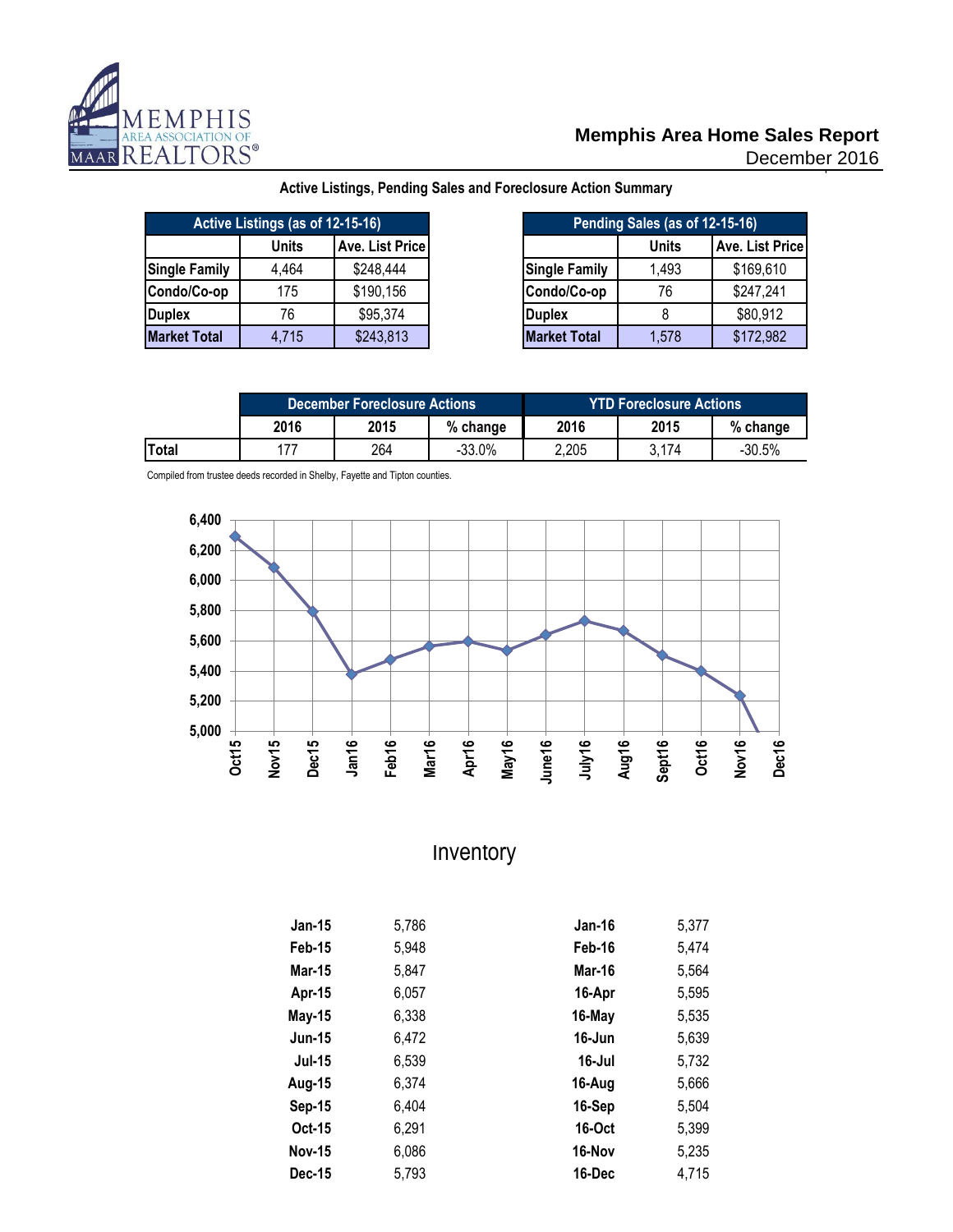

|                                  |                           |           | <b>December Total Sales</b> |          | <b>December Existing Sales</b> |           | <b>December New Home Sales</b> |                | <b>December Bank Sales</b> |          |                |                |          |
|----------------------------------|---------------------------|-----------|-----------------------------|----------|--------------------------------|-----------|--------------------------------|----------------|----------------------------|----------|----------------|----------------|----------|
|                                  |                           | 2016      | 2015                        | % change | 2016                           | 2015      | % change                       | 2016           | 2015                       | % change | 2016           | 2015           | % change |
|                                  | <b>Units</b>              | 84        | 77                          | 9.1%     | 84                             | 77        | 9.1%                           |                |                            |          | $\overline{7}$ | 17             | $-58.8%$ |
| Frayser                          | <b>Median Sales Price</b> | \$28,000  | \$22,000                    | 27.3%    | \$28,000                       | \$22,000  | 27.3%                          |                |                            |          | \$17,000       | \$15,150       | 12.2%    |
|                                  | <b>Ave. Sales Price</b>   | \$45,607  | \$33,419                    | 36.5%    | \$45,607                       | \$33,419  | 36.5%                          |                |                            |          | \$16,785       | \$21,763       | $-22.9%$ |
|                                  | <b>Units</b>              | 61        | 82                          | $-25.6%$ | 61                             | 80        | $-23.8%$                       |                | $\overline{2}$             |          | 10             | 20             | $-50.0%$ |
| Raleigh/<br>Cov. Pike            | <b>Median Sales Price</b> | \$77,000  | \$59,350                    | 29.7%    | \$77,000                       | \$59,000  | 30.5%                          |                |                            |          | \$62,730       | \$39,375       | 59.3%    |
|                                  | <b>Ave. Sales Price</b>   | \$75,909  | \$63,726                    | 19.1%    | \$75,909                       | \$63,369  | 19.8%                          |                | \$78,000                   |          | \$60,525       | \$44,985       | 34.5%    |
|                                  | Units                     | 51        | 39                          | 30.8%    | 48                             | 37        | 29.7%                          | $\mathbf{3}$   | $\overline{2}$             | 50.0%    | $\overline{2}$ | $\overline{2}$ | 0.0%     |
| Downtown                         | <b>Median Sales Price</b> | \$230,000 | \$218,000                   | 5.5%     | \$232,345                      | \$218,000 | 6.6%                           | \$136,000      |                            |          |                |                |          |
|                                  | <b>Ave. Sales Price</b>   | \$254,829 | \$261,055                   | $-2.4%$  | \$258,371                      | \$265,934 | $-2.8%$                        | \$198,160      | \$170,780                  | 16.0%    | \$113,425      | \$694,250      | $-83.7%$ |
|                                  | Units                     | 70        | 69                          | 1.4%     | 70                             | 69        | 1.4%                           |                |                            |          | 5 <sup>5</sup> | 10             | $-50.0%$ |
| Midtown                          | <b>Median Sales Price</b> | \$123,500 | \$100,000                   | 23.5%    | \$123,500                      | \$100,000 | 23.5%                          |                |                            |          | \$24,500       | \$19,275       | 27.1%    |
|                                  | <b>Ave. Sales Price</b>   | \$151,531 | \$134,006                   | 13.1%    | \$151,531                      | \$134,006 | 13.1%                          |                |                            |          | \$45,284       | \$38,035       | 19.1%    |
|                                  | <b>Units</b>              | 44        | 41                          | 7.3%     | 44                             | 41        | 7.3%                           |                |                            |          | 7 <sup>1</sup> | 13             | $-46.2%$ |
| S. Memphis                       | <b>Median Sales Price</b> | \$18,250  | \$15,255                    | 19.6%    | \$18,250                       | \$15,255  | 19.6%                          |                |                            |          | \$13,600       | \$12,000       | 13.3%    |
|                                  | <b>Ave. Sales Price</b>   | \$26,408  | \$21,796                    | 21.2%    | \$26,408                       | \$21,796  | 21.2%                          |                |                            |          | \$15,836       | \$17,187       | $-7.9%$  |
|                                  | <b>Units</b>              | 58        | 54                          | 7.4%     | 58                             | 54        | 7.4%                           |                |                            |          | $\overline{2}$ | 14             | $-85.7%$ |
| Berclair/<br>Highland<br>Heights | <b>Median Sales Price</b> | \$38,200  | \$31,000                    | 23.2%    | \$38,200                       | \$31,000  | 23.2%                          |                |                            |          |                | \$26,000       |          |
|                                  | <b>Ave. Sales Price</b>   | \$40,468  | \$36,965                    | 9.5%     | \$40,468                       | \$36,965  | 9.5%                           |                |                            |          | \$18,425       | \$28,401       | $-35.1%$ |
|                                  | <b>Units</b>              | 209       | 252                         | $-17.1%$ | 209                            | 250       | $-16.4%$                       |                | $\overline{2}$             |          | 8              | 36             | $-77.8%$ |
| E. Memphis                       | <b>Median Sales Price</b> | \$137,500 | \$121,000                   | 13.6%    | \$137,500                      | \$119,175 | 15.4%                          |                |                            |          | \$33,778       | \$43,551       | $-22.4%$ |
|                                  | Ave. Sales Price          | \$175,255 | \$171,164                   | 2.4%     | \$175,255                      | \$170,490 | 2.8%                           |                | \$255,500                  |          | \$56,003       | \$71,625       | $-21.8%$ |
|                                  | <b>Units</b>              | 58        | 55                          | 5.5%     | 58                             | 55        | 5.5%                           |                |                            |          | 9              | 12             | $-25.0%$ |
| Whitehaven                       | <b>Median Sales Price</b> | \$48,500  | \$55,000                    | $-11.8%$ | \$48,500                       | \$55,000  | $-11.8%$                       |                |                            |          | \$38,500       | \$40,532       | $-5.0%$  |
|                                  | <b>Ave. Sales Price</b>   | \$55,525  | \$59,664                    | $-6.9%$  | \$55,525                       | \$59,664  | $-6.9%$                        |                |                            |          | \$41,675       | \$58,754       | $-29.1%$ |
|                                  | Units                     | 47        | 47                          | 0.0%     | 47                             | 44        | 6.8%                           |                | 3                          |          | 4              | $\overline{7}$ | $-42.9%$ |
| Parkway<br>Village/<br>Oakhaven  | <b>Median Sales Price</b> | \$57,000  | \$45,000                    | 26.7%    | \$57,000                       | \$38,150  | 49.4%                          |                | \$89,000                   |          | \$26,775       | \$23,750       | 12.7%    |
|                                  | Ave. Sales Price          | \$55,011  | \$49,018                    | 12.2%    | \$55,011                       | \$46,087  | 19.4%                          |                | \$92,000                   |          | \$25,387       | \$26,371       | $-3.7%$  |
|                                  | <b>Units</b>              | 116       | 97                          | 19.6%    | 111                            | 92        | 20.7%                          | 5 <sup>5</sup> | 5                          | 0.0%     | 15             | 25             | $-40.0%$ |
| <b>Hickory Hill</b>              | <b>Median Sales Price</b> | \$101,900 | \$66,000                    | 54.4%    | \$98,000                       | \$65,000  | 50.8%                          | \$199,949      | \$187,162                  | 6.8%     | \$65,000       | \$50,000       | 30.0%    |
|                                  | <b>Ave. Sales Price</b>   | \$104,100 | \$85,450                    | 21.8%    | \$99,254                       | \$79,727  | 24.5%                          | \$211,667      | \$190,747                  | 11.0%    | \$74,042       | \$55,758       | 32.8%    |
|                                  | <b>Units</b>              | 11        | $10$                        | 10.0%    | 9                              | 9         | 0.0%                           | $\overline{2}$ | 1                          | 100.0%   | $\overline{2}$ | 1              | 100.0%   |
| Southwind                        | <b>Median Sales Price</b> | \$229,000 | \$213,250                   | 7.4%     | \$221,000                      | \$210,000 | 5.2%                           |                |                            |          |                |                |          |
|                                  | <b>Ave. Sales Price</b>   | \$332,475 | \$216,818                   | 55.3%    | \$334,866                      | \$208,408 | 60.7%                          | \$321,714      | \$292,500                  | 10.0%    | \$165,000      | \$130,980      | 26.0%    |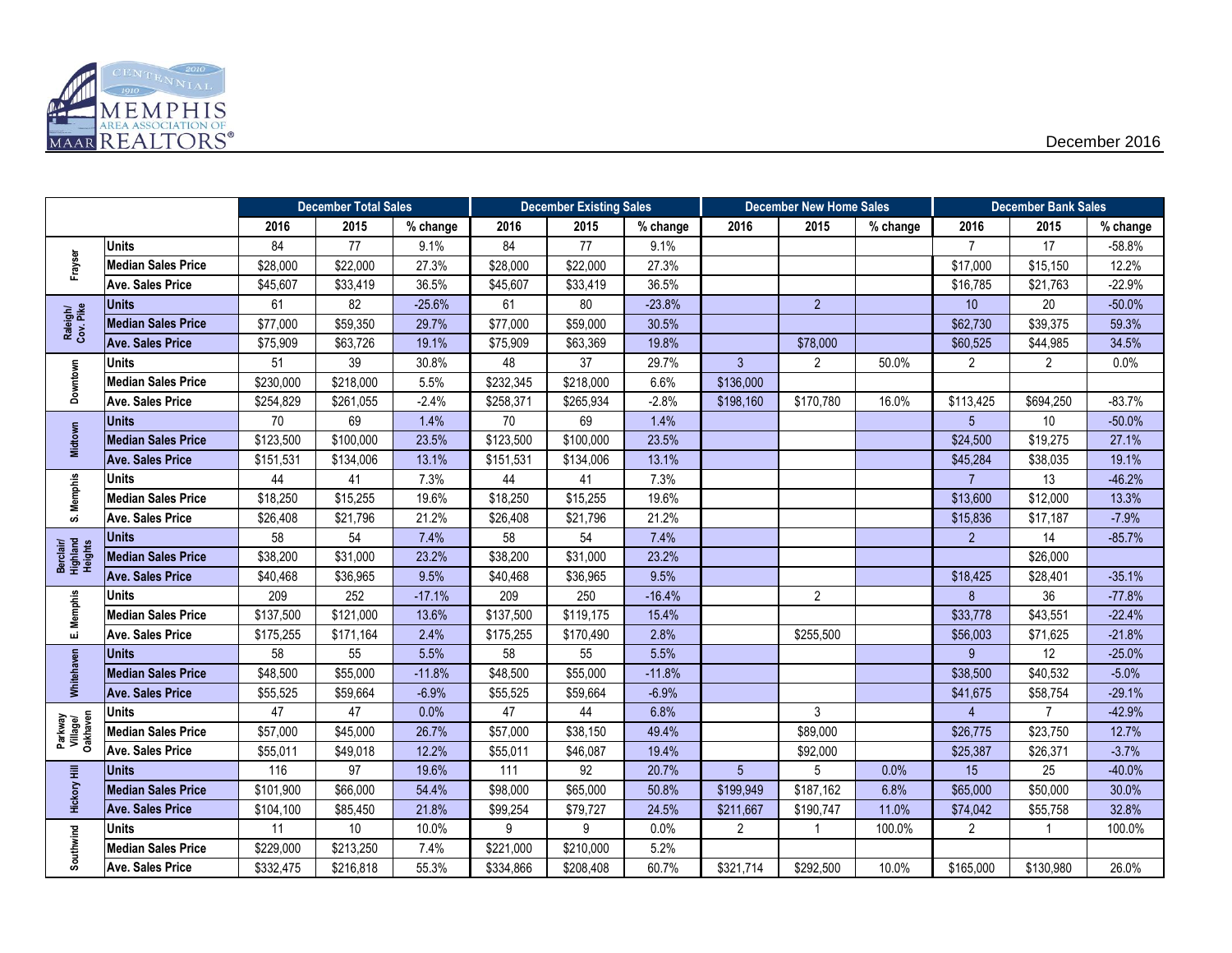

|                   |                           |           | <b>December Total Sales</b> |          | <b>December Existing Sales</b> |           | <b>December New Home Sales</b> |                |           | <b>December Bank Sales</b> |                |                |            |
|-------------------|---------------------------|-----------|-----------------------------|----------|--------------------------------|-----------|--------------------------------|----------------|-----------|----------------------------|----------------|----------------|------------|
|                   |                           | 2016      | 2015                        | % change | 2016                           | 2015      | % change                       | 2016           | 2015      | % change                   | 2016           | 2015           | $%$ change |
|                   | <b>Units</b>              | 190       | 181                         | 5.0%     | 175                            | 170       | 2.9%                           | 15             | 11        | 36.4%                      | 13             | 24             | $-45.8%$   |
| Cordova           | <b>Median Sales Price</b> | \$152,888 | \$145,900                   | 4.8%     | \$145,000                      | \$144,255 | 0.5%                           | \$184,609      | \$217,218 | $-15.0%$                   | \$117,500      | \$133,638      | $-12.1%$   |
|                   | <b>Ave. Sales Price</b>   | \$159,593 | \$162,716                   | $-1.9%$  | \$155,246                      | \$158,521 | $-2.1%$                        | \$210,303      | \$227,544 | $-7.6%$                    | \$127,117      | \$156,335      | $-18.7%$   |
|                   | <b>Units</b>              | 104       | 66                          | 57.6%    | 93                             | 49        | 89.8%                          | 11             | 17        | $-35.3%$                   | 6              | $\overline{7}$ | $-14.3%$   |
| <b>Bartlett</b>   | <b>Median Sales Price</b> | \$178,950 | \$189,593                   | $-5.6%$  | \$172,000                      | \$164,900 | 4.3%                           | \$270,249      | \$239,293 | 12.9%                      | \$128,900      | \$97,000       | 32.9%      |
|                   | <b>Ave. Sales Price</b>   | \$190,966 | \$191,780                   | $-0.4%$  | \$181,399                      | \$172,803 | 5.0%                           | \$271,851      | \$246,479 | 10.3%                      | \$137,541      | \$123,013      | 11.8%      |
|                   | <b>Units</b>              | 83        | 73                          | 13.7%    | 80                             | 70        | 14.3%                          | $\mathbf{3}$   | 3         | 0.0%                       | $\overline{4}$ |                | 300.0%     |
| G'town            | <b>Median Sales Price</b> | \$318,000 | \$280,000                   | 13.6%    | \$316,450                      | \$264,950 | 19.4%                          | \$605,200      | \$575,550 | 5.2%                       | \$258,500      |                |            |
|                   | <b>Ave. Sales Price</b>   | \$365,863 | \$346,862                   | 5.5%     | \$359,803                      | \$333,525 | 7.9%                           | \$527,450      | \$658,067 | $-19.9%$                   | \$313,950      | \$285,600      | 9.9%       |
|                   | <b>Units</b>              | 91        | 92                          | $-1.1%$  | 77                             | 79        | $-2.5%$                        | 14             | 13        | 7.7%                       |                | 3              | $-66.7%$   |
| Collierville      | <b>Median Sales Price</b> | \$296,000 | \$295,000                   | 0.3%     | \$260,000                      | \$266,500 | $-2.4%$                        | \$428,891      | \$459,000 | $-6.6%$                    |                |                |            |
|                   | <b>Ave. Sales Price</b>   | \$314,576 | \$314,437                   | 0.0%     | \$292,155                      | \$291,082 | 0.4%                           | \$437,888      | \$456,362 | $-4.1%$                    | \$183,150      | \$421,500      | $-56.5%$   |
|                   | <b>Units</b>              | 21        | 33                          | $-36.4%$ | 21                             | 29        | $-27.6%$                       |                | 4         |                            |                | 4              | $-75.0%$   |
| Lakeland          | <b>Median Sales Price</b> | \$280,000 | \$235,000                   | 19.1%    | \$280,000                      | \$222,900 | 25.6%                          |                | \$396,505 |                            |                | \$167,000      |            |
|                   | <b>Ave. Sales Price</b>   | \$308,647 | \$257,126                   | 20.0%    | \$308,647                      | \$237,588 | 29.9%                          |                | \$398,778 |                            | \$340,000      | \$179,061      | 89.9%      |
|                   | <b>Units</b>              | 24        | 37                          | $-35.1%$ | 17                             | 33        | $-48.5%$                       | $\overline{7}$ | 4         | 75.0%                      |                | $\overline{2}$ | $-50.0%$   |
| Arlington         | <b>Median Sales Price</b> | \$258,000 | \$215,000                   | 20.0%    | \$227,000                      | \$209,900 | 8.1%                           | \$308,905      | \$270,940 | 14.0%                      |                |                |            |
|                   | <b>Ave. Sales Price</b>   | \$256,057 | \$226,775                   | 12.9%    | \$227,444                      | \$218,342 | 4.2%                           | \$325,547      | \$296,349 | 9.9%                       | \$194,900      | \$163,450      | 19.2%      |
|                   | <b>Units</b>              | 20        | 12                          | 66.7%    | $20\,$                         | 12        | 66.7%                          |                |           |                            |                |                |            |
| Millington        | <b>Median Sales Price</b> | \$92,920  | \$74,950                    | 24.0%    | \$92,920                       | \$74,950  | 24.0%                          |                |           |                            |                |                |            |
|                   | <b>Ave. Sales Price</b>   | \$90,842  | \$97,658                    | $-7.0%$  | \$90,842                       | \$97,658  | $-7.0%$                        |                |           |                            |                | \$63,000       |            |
|                   | <b>Units</b>              | 1,317     | 1,291                       | 2.0%     | 1,257                          | 1,224     | 2.7%                           | 60             | 67        | $-10.4%$                   | 96             | 189            | $-49.2%$   |
| Shelby<br>County  | <b>Median Sales Price</b> | \$128,000 | \$118,350                   | 8.2%     | \$122,875                      | \$112,000 | 9.7%                           | \$284,830      | \$261,720 | 8.8%                       | \$59,113       | \$48,240       | 22.5%      |
|                   | <b>Ave. Sales Price</b>   | \$164,229 | \$157,233                   | 4.4%     | \$157,404                      | \$149,572 | 5.2%                           | \$307,214      | \$297,184 | 3.4%                       | \$84,538       | \$82,988       | 1.9%       |
|                   | <b>Units</b>              | 70        | 66                          | 6.1%     | 61                             | 57        | 7.0%                           | 9              | 9         | 0.0%                       | 8              | $\overline{7}$ | 14.3%      |
| Fayette<br>County | Median Sales Price        | \$185,000 | \$198,250                   | $-6.7%$  | \$179,900                      | \$166,900 | 7.8%                           | \$216,308      | \$270,000 | $-19.9%$                   | \$56,588       | \$84,000       | $-32.6%$   |
|                   | <b>Ave. Sales Price</b>   | \$213,888 | \$219,917                   | $-2.7%$  | \$214,155                      | \$211,170 | 1.4%                           | \$212,075      | \$275,308 | $-23.0%$                   | \$73,735       | \$83,920       | $-12.1%$   |
|                   | <b>Units</b>              | 100       | 64                          | 56.3%    | 92                             | 61        | 50.8%                          | 8              | 3         | 166.7%                     | 13             | 13             | 0.0%       |
| Tipton<br>County  | <b>Median Sales Price</b> | \$135,250 | \$125,950                   | 7.4%     | \$131,900                      | \$120,000 | 9.9%                           | \$287,845      | \$249,900 | 15.2%                      | \$80,000       | \$65,000       | 23.1%      |
|                   | <b>Ave. Sales Price</b>   | \$150,292 | \$133,765                   | 12.4%    | \$139,402                      | \$127,753 | 9.1%                           | \$275,518      | \$256,000 | 7.6%                       | \$77,786       | \$71,241       | 9.2%       |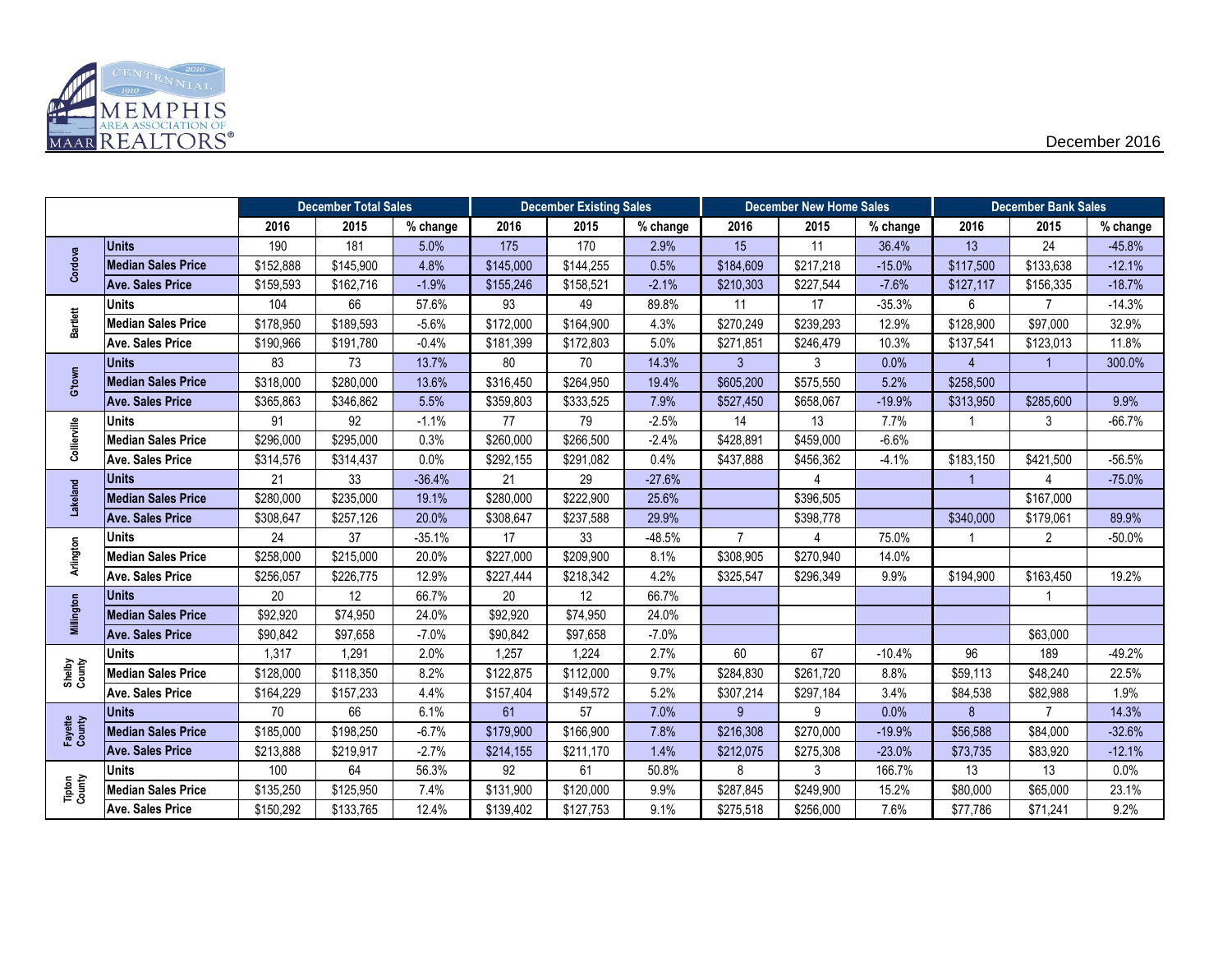

|                                  |                           |           | <b>YTD Total Sales</b> |          |           | <b>YTD Existing Sales</b> |          |                | <b>YTD New Home Sales</b> |          |           | <b>YTD Bank Sales</b> |          |
|----------------------------------|---------------------------|-----------|------------------------|----------|-----------|---------------------------|----------|----------------|---------------------------|----------|-----------|-----------------------|----------|
|                                  |                           | 2016      | 2015                   | % change | 2016      | 2015                      | % change | 2016           | 2015                      | % change | 2016      | 2015                  | % change |
|                                  | <b>Units</b>              | 795       | 709                    | 12.1%    | 793       | 708                       | 12.0%    | $\overline{2}$ | $\mathbf{1}$              | 100      | 153       | 175                   | $-12.6%$ |
| Frayser                          | <b>Median Sales Price</b> | \$24,200  | \$22,500               | 7.6%     | \$24,001  | \$22,500                  | 6.7%     |                |                           |          | \$17,500  | \$17,001              | 2.9%     |
|                                  | <b>Ave. Sales Price</b>   | \$40,810  | \$36,450               | 12.0%    | \$40,670  | \$36,339                  | 11.9%    | \$96,450       | \$115,000                 | $-16.1%$ | \$22,713  | \$22,185              | 2.4%     |
|                                  | <b>Units</b>              | 956       | 960                    | $-0.4%$  | 945       | 958                       | $-1.4%$  | 11             | $\overline{2}$            | 450.0%   | 147       | 202                   | $-27.2%$ |
| Raleigh/<br>Cov. Pike            | <b>Median Sales Price</b> | \$69,000  | \$60,000               | 16.5%    | \$69,000  | \$59,950                  | 15.1%    | \$153,900      |                           |          | \$45,000  | \$44,950              | 0.1%     |
|                                  | <b>Ave. Sales Price</b>   | \$70,107  | \$63,425               | 10.5%    | \$69,207  | \$63,394                  | 9.2%     | \$147,454      | \$78,000                  | 89.0%    | \$46,041  | \$46,569              | $-1.1%$  |
|                                  | Units                     | 519       | 432                    | 20.1%    | 491       | 420                       | 16.9%    | 28             | 12                        | 133.3%   | 29        | 29                    | 0.0%     |
| Downtown                         | <b>Median Sales Price</b> | \$218,000 | \$198,500              | 9.8%     | \$215,000 | \$199,450                 | 7.8%     | \$276,035      | \$115,500                 | 139.0%   | \$24,900  | \$72,500              | $-65.7%$ |
|                                  | <b>Ave. Sales Price</b>   | \$225,485 | \$209,350              | 7.7%     | \$223,537 | \$209,755                 | 6.6%     | \$259,646      | \$195,205                 | 33.0%    | \$54,414  | \$130,746             | $-58.4%$ |
|                                  | <b>Units</b>              | 904       | 826                    | 9.4%     | 903       | 822                       | 9.9%     | $\overline{1}$ | 4                         | $-75.0%$ | 85        | 101                   | $-15.8%$ |
| Midtown                          | <b>Median Sales Price</b> | \$135,000 | \$120,000              | 12.5%    | \$135,000 | \$120,250                 | 12.3%    |                | \$106,750                 |          | \$34,000  | \$35,000              | $-2.9%$  |
|                                  | <b>Ave. Sales Price</b>   | \$155,422 | \$150,896              | 3.0%     | \$155,106 | \$151,150                 | 2.6%     | \$440,000      | \$98,750                  | 345.6%   | \$70,962  | \$53,196              | 33.4%    |
|                                  | <b>Units</b>              | 406       | 411                    | $-1.2%$  | 406       | 410                       | $-1.0%$  |                | $\overline{1}$            |          | 107       | 116                   | $-7.8%$  |
| S. Memphis                       | <b>Median Sales Price</b> | \$15,000  | \$15,000               | 0.0%     | \$15,000  | \$15,000                  | 0.0%     |                |                           |          | \$12,000  | \$12,000              | 0.0%     |
|                                  | <b>Ave. Sales Price</b>   | \$21,262  | \$20,616               | 3.1%     | \$21,262  | \$20,545                  | 3.5%     |                | \$49,800                  |          | \$16,974  | \$14,386              | 18.0%    |
|                                  | <b>Units</b>              | 634       | 539                    | 17.6%    | 634       | 538                       | 17.8%    |                | $\mathbf 1$               |          | 90        | 97                    | $-7.2%$  |
| Berclair/<br>Highland<br>Heights | <b>Median Sales Price</b> | \$32,500  | \$31,000               | 4.8%     | \$32,500  | \$31,000                  | 4.8%     |                |                           |          | \$25,625  | \$25,395              | 0.9%     |
|                                  | <b>Ave. Sales Price</b>   | \$37,922  | \$36,308               | 4.4%     | \$37,922  | \$36,273                  | 4.5%     |                | \$54,900                  |          | \$32,237  | \$26,696              | 20.8%    |
|                                  | <b>Units</b>              | 2,987     | 2,709                  | 10.3%    | 2,977     | 2,695                     | 10.5%    | 10             | 14                        | $-28.6%$ | 198       | 254                   | $-22.0%$ |
| E. Memphis                       | <b>Median Sales Price</b> | \$130,750 | \$128,000              | 2.1%     | \$130,000 | \$127,500                 | 2.0%     | \$393,250      | \$412,500                 | $-4.7%$  | \$37,250  | \$38,399              | $-3.0%$  |
|                                  | <b>Ave. Sales Price</b>   | \$178,518 | \$174,170              | 2.5%     | \$177,497 | \$172,495                 | 2.9%     | \$482,399      | \$496,590                 | $-2.9%$  | \$58,277  | \$66,217              | $-12.0%$ |
|                                  | <b>Units</b>              | 696       | 557                    | 25.0%    | 696       | 557                       | 25.0%    |                |                           |          | 148       | 156                   | $-5.1%$  |
| Whitehaven                       | <b>Median Sales Price</b> | \$51,750  | \$48,000               | 7.8%     | \$51,750  | \$48,000                  | 7.8%     |                |                           |          | \$30,250  | \$33,578              | $-9.9%$  |
|                                  | <b>Ave. Sales Price</b>   | \$56,273  | \$53,648               | 4.9%     | \$56,273  | \$53,648                  | 4.9%     |                |                           |          | \$35,340  | \$39,568              | $-10.7%$ |
|                                  | <b>Units</b>              | 605       | 516                    | 17.2%    | 604       | 511                       | 18.2%    | 1              | 5                         | $-80.0%$ | 97        | 103                   | $-5.8%$  |
| Parkway<br>Village/<br>Oakhaven  | <b>Median Sales Price</b> | \$46,000  | \$39,000               | 17.9%    | \$46,000  | \$38,500                  | 19.5%    |                | \$89,000                  |          | \$33,500  | \$28,000              | 19.6%    |
|                                  | <b>Ave. Sales Price</b>   | \$51,593  | \$46,015               | 12.1%    | \$51,528  | \$45,644                  | 12.9%    | \$91,000       | \$83,940                  | 8.4%     | \$33,396  | \$28,449              | 17.4%    |
|                                  | <b>Units</b>              | 1,220     | 1,253                  | $-2.6%$  | 1,177     | 1,220                     | $-3.5%$  | 43             | 33                        | 30.3%    | 193       | 286                   | $-32.5%$ |
| <b>Hickory Hill</b>              | <b>Median Sales Price</b> | \$91,000  | \$85,850               | 6.0%     | \$89,900  | \$84,900                  | 5.9%     | \$208,352      | \$174,900                 | 19.1%    | \$58,000  | \$57,625              | 0.7%     |
|                                  | <b>Ave. Sales Price</b>   | \$96,235  | \$89,432               | 7.6%     | \$92,041  | \$87,055                  | 5.7%     | \$211,038      | \$177,311                 | 19.0%    | \$69,456  | \$67,779              | 2.5%     |
|                                  | <b>Units</b>              | 140       | 147                    | $-4.8%$  | 126       | 135                       | $-6.7%$  | 14             | 12                        | 16.7%    | 17        | 15                    | 13.3%    |
| Southwind                        | <b>Median Sales Price</b> | \$189,900 | \$185,000              | 2.6%     | \$178,089 | \$169,900                 | 4.8%     | \$296,703      | \$277,629                 | 6.9%     | \$155,000 | \$130,980             | 18.3%    |
|                                  | <b>Ave. Sales Price</b>   | \$266,973 | \$226,411              | 17.9%    | \$263,993 | \$223,381                 | 18.2%    | \$293,798      | \$260,499                 | 12.8%    | \$214,307 | \$167,241             | 28.1%    |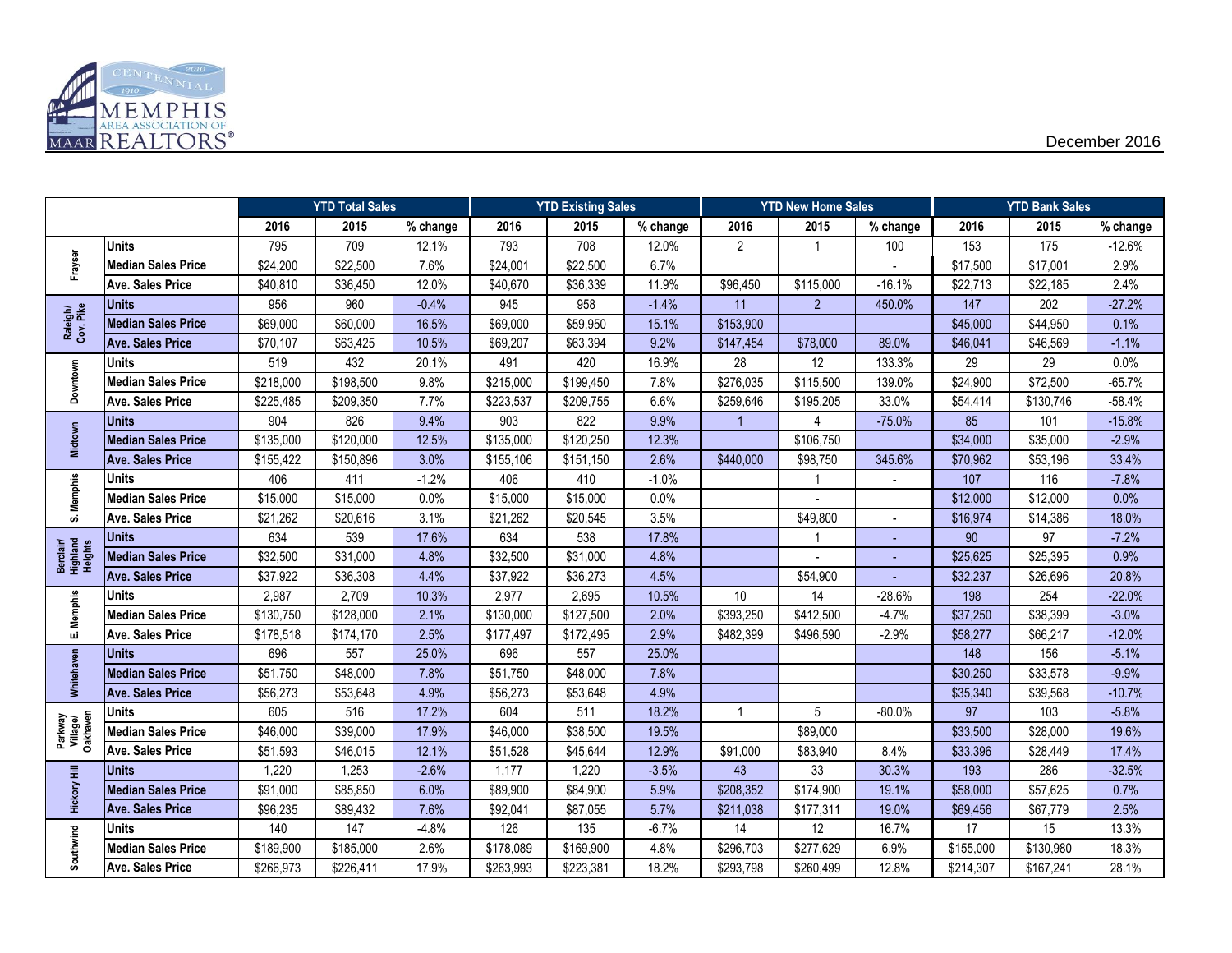

|                   |                           |           | <b>YTD Total Sales</b> |          | <b>YTD Existing Sales</b> |           | <b>YTD New Home Sales</b> |           |           | <b>YTD Bank Sales</b> |           |           |          |
|-------------------|---------------------------|-----------|------------------------|----------|---------------------------|-----------|---------------------------|-----------|-----------|-----------------------|-----------|-----------|----------|
|                   |                           | 2016      | 2015                   | % change | 2016                      | 2015      | % change                  | 2016      | 2015      | % change              | 2016      | 2015      | % change |
|                   | <b>Units</b>              | 2,395     | 2,204                  | 8.7%     | 2,267                     | 2,101     | 7.9%                      | 128       | 103       | 24.3%                 | 196       | 301       | $-34.9%$ |
| Cordova           | <b>Median Sales Price</b> | \$144,900 | \$136,950              | 5.8%     | \$140,000                 | \$133,777 | 4.7%                      | \$207,602 | \$198,892 | 4.4%                  | \$110,452 | \$105,000 | 5.2%     |
|                   | Ave. Sales Price          | \$158,546 | \$149,472              | 6.1%     | \$154,807                 | \$146,448 | 5.7%                      | \$224,766 | \$211,142 | 6.5%                  | \$119,822 | \$113,572 | 5.5%     |
|                   | <b>Units</b>              | 1,328     | 1,085                  | 22.4%    | 1,180                     | 909       | 29.8%                     | 148       | 176       | $-15.9%$              | 100       | 100       | 0.0%     |
| <b>Bartlett</b>   | <b>Median Sales Price</b> | \$182,000 | \$175,000              | 4.0%     | \$172,000                 | \$163,975 | 4.9%                      | \$255,234 | \$241,651 | 5.6%                  | \$135,250 | \$106,650 | 26.8%    |
|                   | <b>Ave. Sales Price</b>   | \$190,390 | \$182,510              | 4.3%     | \$181,929                 | \$169,645 | 7.2%                      | \$257,855 | \$248,952 | 3.6%                  | \$140,796 | \$125,128 | 12.5%    |
|                   | <b>Units</b>              | 932       | 875                    | 6.5%     | 914                       | 849       | 7.7%                      | 18        | 26        | $-30.8%$              | 23        | 22        | 4.6%     |
| G'town            | <b>Median Sales Price</b> | \$275,750 | \$282,000              | $-2.2%$  | \$275,000                 | \$280,000 | $-1.8%$                   | \$583,250 | \$574,775 | 1.5%                  | \$230,000 | \$176,400 | 30.4%    |
|                   | <b>Ave. Sales Price</b>   | \$322,447 | \$334,256              | $-3.5%$  | \$316,969                 | \$325,549 | $-2.6%$                   | \$600,600 | \$618,589 | $-2.9%$               | \$295,165 | \$214,312 | 37.7%    |
|                   | <b>Units</b>              | 1,197     | 1,193                  | 0.3%     | 1,068                     | 1,088     | $-1.8%$                   | 129       | 105       | 22.9%                 | 32        | 39        | $-17.9%$ |
| Collierville      | <b>Median Sales Price</b> | \$312,500 | \$290,000              | 7.8%     | \$295,000                 | \$280,000 | 5.4%                      | \$439,900 | \$420,052 | 4.7%                  | \$193,750 | \$220,000 | $-11.9%$ |
|                   | <b>Ave. Sales Price</b>   | \$333,924 | \$315,917              | 5.7%     | \$316,884                 | \$303,246 | 4.5%                      | \$475,004 | \$447,208 | 6.2%                  | \$246,632 | \$242,600 | 1.7%     |
|                   | <b>Units</b>              | 302       | 313                    | $-3.5%$  | 292                       | 282       | 3.5%                      | 10        | 31        | $-67.7%$              | 10        | 19        | $-47.4%$ |
| Lakeland          | <b>Median Sales Price</b> | \$260,000 | \$250,000              | 4.0%     | \$256,750                 | \$228,750 | 12.2%                     | \$362,450 | \$414,997 | $-12.7%$              | \$143,000 | \$156,200 | $-8.5%$  |
|                   | <b>Ave. Sales Price</b>   | \$277,918 | \$277,238              | 0.2%     | \$274,426                 | \$262,394 | 4.6%                      | \$379,875 | \$412,271 | $-7.9%$               | \$192,899 | \$186,307 | 3.5%     |
|                   | <b>Units</b>              | 395       | 357                    | 10.6%    | 338                       | 309       | 9.4%                      | 57        | 48        | 18.8%                 | 26        | 18        | 44.4%    |
| Arlington         | <b>Median Sales Price</b> | \$232,000 | \$224,900              | 3.2%     | \$220,000                 | \$210,000 | 4.8%                      | \$303,027 | \$291,813 | 3.8%                  | \$142,550 | \$157,250 | $-9.4%$  |
|                   | <b>Ave. Sales Price</b>   | \$233,310 | \$227,338              | 2.6%     | \$219,340                 | \$215,413 | 1.8%                      | \$316,152 | \$304,105 | 4.0%                  | \$157,438 | \$167,936 | $-6.3%$  |
|                   | <b>Units</b>              | 231       | 167                    | 38.3%    | 231                       | 166       | 39.2%                     |           |           |                       | 29        | 31        | $-6.5%$  |
| Millington        | <b>Median Sales Price</b> | \$99,900  | \$85,000               | 17.5%    | \$99,900                  | \$85,450  | 16.9%                     |           |           |                       | \$62,500  | \$54,000  | 15.7%    |
|                   | <b>Ave. Sales Price</b>   | \$115,266 | \$109,700              | 5.1%     | \$115,266                 | \$110,169 | 4.6%                      |           | \$31,999  |                       | \$78,212  | \$61,862  | 26.4%    |
|                   | <b>Units</b>              | 16,407    | 15,020                 | 9.2%     | 15,807                    | 14,445    | 9.4%                      | 600       | 575       | 4.3%                  | 1,659     | 2,024     | $-18.0%$ |
| Shelby<br>County  | <b>Median Sales Price</b> | \$129,000 | \$123,000              | 4.9%     | \$124,900                 | \$119,000 | 5.0%                      | \$280,651 | \$269,899 | 4.0%                  | \$45,510  | \$49,000  | $-7.1%$  |
|                   | <b>Ave. Sales Price</b>   | \$163,366 | \$158,446              | 3.1%     | \$157,645                 | \$152,595 | 3.3%                      | \$314,110 | \$305,426 | 2.8%                  | \$72,036  | \$70,549  | 2.1%     |
|                   | <b>Units</b>              | 758       | 638                    | 18.8%    | 641                       | 537       | 19.4%                     | 117       | 101       | 15.8%                 | 73        | 84        | $-13.1%$ |
| Fayette<br>County | <b>Median Sales Price</b> | \$184,699 | \$178,250              | 3.6%     | \$174,900                 | \$160,000 | 9.3%                      | \$245,440 | \$264,457 | $-7.2%$               | \$82,500  | \$84,000  | $-1.8%$  |
|                   | <b>Ave. Sales Price</b>   | \$213,720 | \$209,263              | 2.1%     | \$200,658                 | \$197,306 | 1.7%                      | \$285,279 | \$272,837 | 4.6%                  | \$117,515 | \$102,969 | 14.1%    |
|                   | <b>Units</b>              | 918       | 781                    | 17.5%    | 855                       | 745       | 14.8%                     | 63        | 36        | 75.0%                 | 135       | 140       | $-3.6%$  |
| Tipton<br>County  | <b>Median Sales Price</b> | \$135,000 | \$126,000              | 7.1%     | \$132,000                 | \$124,000 | 6.5%                      | \$271,500 | \$253,298 | 7.2%                  | \$67,000  | \$66,334  | 1.0%     |
|                   | <b>Ave. Sales Price</b>   | \$144,079 | \$133,108              | 8.2%     | \$134,616                 | \$127,933 | 5.2%                      | \$272,505 | \$238,976 | 14.0%                 | \$77,431  | \$80,823  | $-4.2%$  |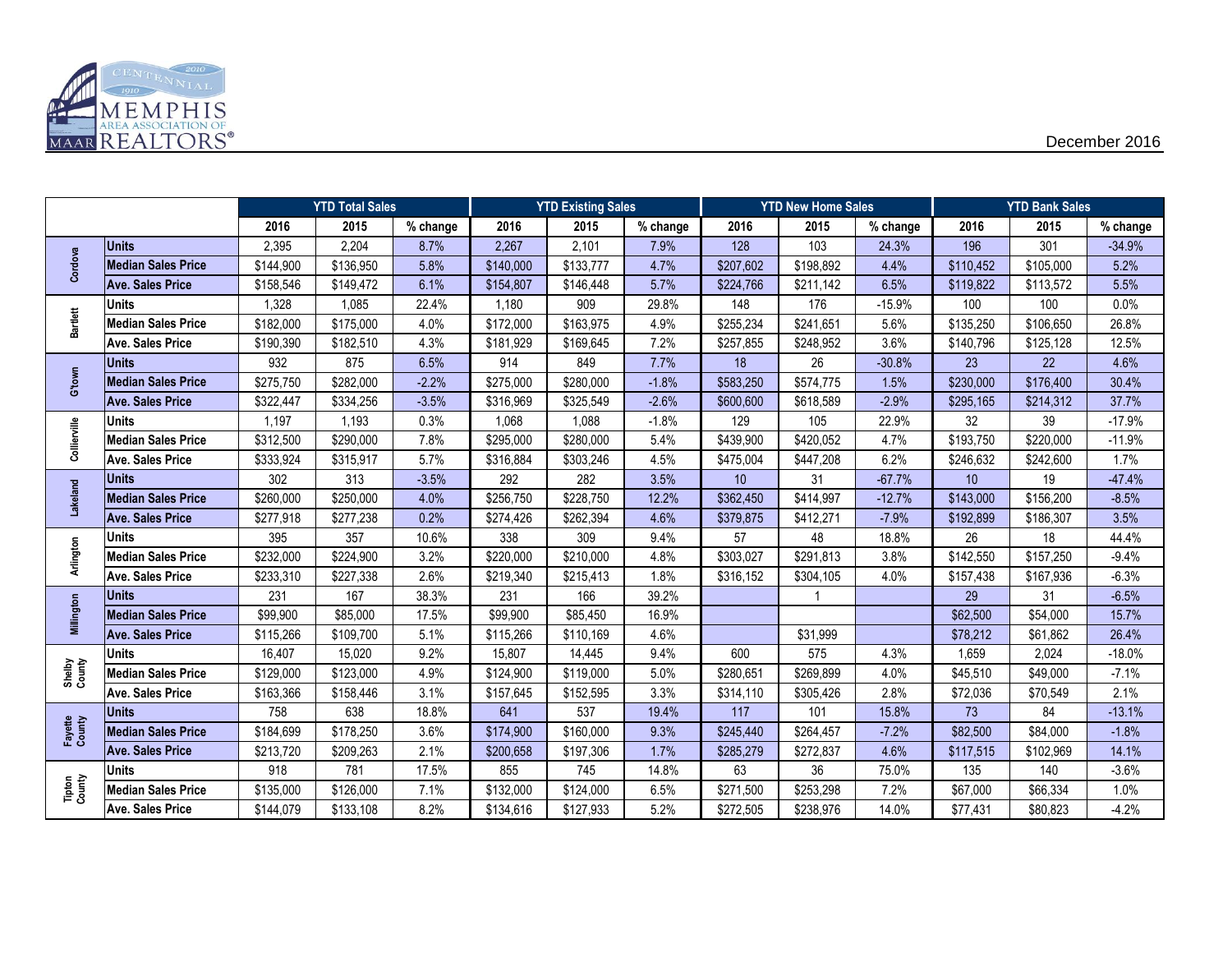

# *NEWS RELEASE*

#### **FOR IMMEDIATE RELEASE Contact:**

Don Wade 901.485.1653 [don.wade@maar.org](mailto:don.wade@maar.org)

Tommie Criswell 901.230.7653 [tommie@crye-leike.com](mailto:tommie@crye-leike.com)

#### **December Market Report**

MEMPHIS, Tenn., Jan. 7, 2017 – Memphis-area home sales for December increased 4.6 percent from a year ago, with 1,487 total sales recorded in the Memphis Area Association of REALTORS® MAARdata property records database. Sales were flat from November, when there were 1,489 total sales. Average sales price from December-to-December was up 4.1 percent, at \$165,630. Inventory decreased 9.9 percent, with 4,715 units listed for sale. YTD sales volume increased by 13.4 percent, at \$2.97 billion.

#### **December Comparison**

|                             |                 |                  | $\frac{O}{O}$ |
|-----------------------------|-----------------|------------------|---------------|
|                             | 2016            | 2015             | Change        |
| <b>Total Home Sales</b>     | 1,487           | 1,421            | 4.6%          |
| <b>Median Sales Price</b>   | \$133,000       | \$124,000        | 7.3%          |
| <b>Average Sales Price</b>  | \$165,630       | \$159,087        | 4.1%          |
| <b>Monthly Sales Volume</b> | \$246.3 million | $$226.1$ million | 8.9%          |

#### **Year-to-Date Comparison**

|                             |                |                | $\frac{O}{O}$ |
|-----------------------------|----------------|----------------|---------------|
|                             | 2016           | 2015           | <b>Change</b> |
| <b>Total Home Sales</b>     | 18,083         | 16,439         | 10.0%         |
| <b>Median Sales Price</b>   | \$132,350      | \$125,000      | 5.9%          |
| <b>Average Sales Price</b>  | \$164,498      | \$159,214      | 3.3%          |
| <b>Monthly Sales Volume</b> | \$2.97 billion | \$2.62 billion | 13.4%         |

Historical home sales statistics are located at [www.maar.org/marketreports.](http://www.maar.org/marketreports)